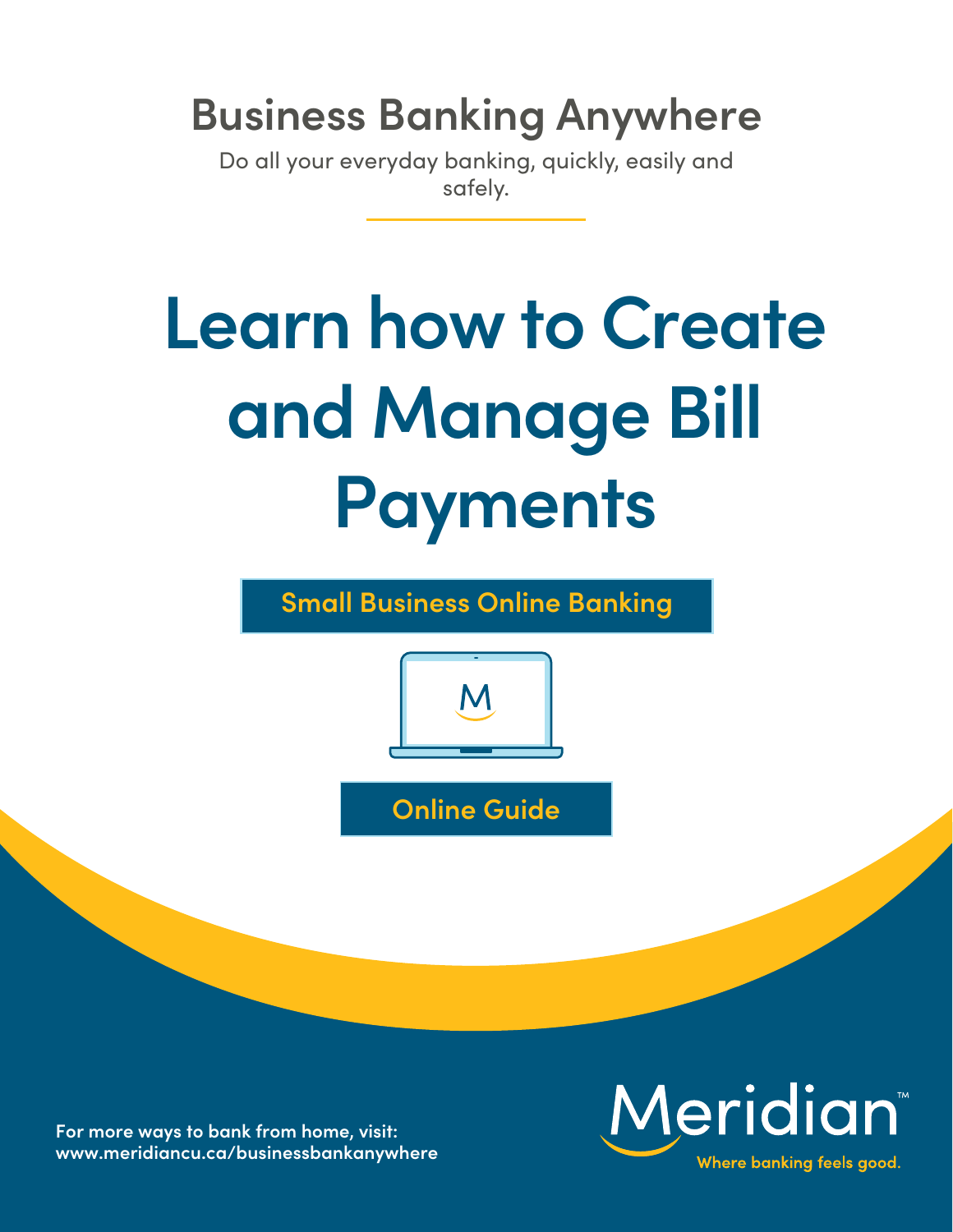#### **Create a Payee Step 1: Go to the Bill Payments tab**

Once you have signed in to Online Banking, select the **Bill Payments** tab



## **Step 2: Add Payee(s)**

2.1 You will be brought to the **Pay Bills** tab.

Select the **Add Payee** link to get started.

|                                                                                  | <b>Accounts</b>           | <b>Bill Payments</b> | <b>Transfers Alerts</b> |  | <b>Manage Users</b> |  |  |
|----------------------------------------------------------------------------------|---------------------------|----------------------|-------------------------|--|---------------------|--|--|
| <b>Bill Payments</b>                                                             |                           |                      |                         |  |                     |  |  |
| <b>PAY BILLS</b>                                                                 | <b>SCHEDULED PAYMENTS</b> | <b>TAX PAYMENTS</b>  |                         |  |                     |  |  |
| You have to set up a Bill Payee before you can pay a bill.<br><b>O</b> ADD PAYEE |                           |                      |                         |  |                     |  |  |

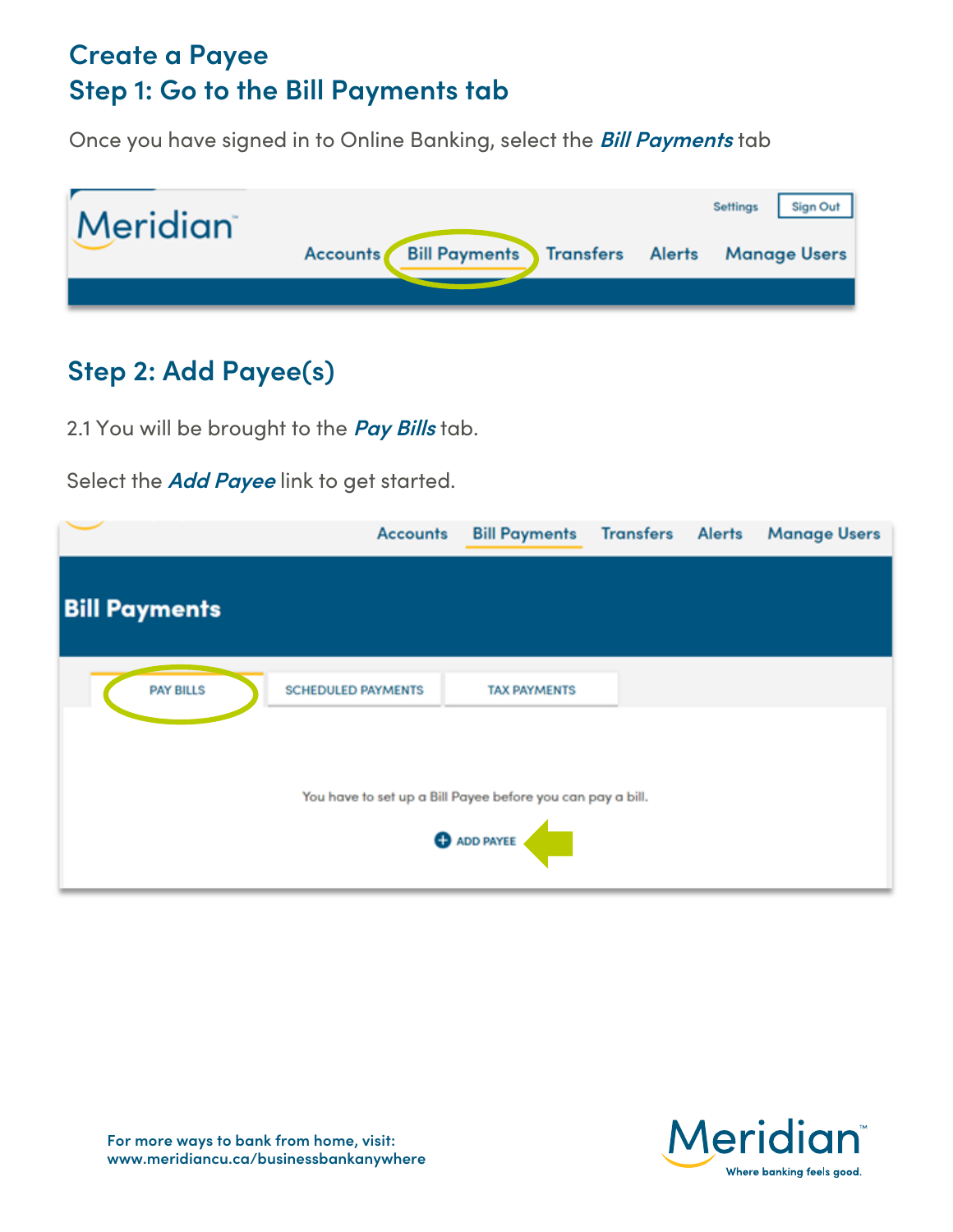2.2 In the box below, begin searching for the **bill payee** in order to pull a list of results. Ensure you cross-reference any documentation received by the payee to confirm their name for searching.

2.3 Once your payee is found, click on the **payee name**.

 Note: If you have not found your payee, contact us to have your payee added to the online banking platform.

The **Cancel** button is also available should you wish to cancel adding a bill payee.

| <b>Payees</b> |                                                                                                                                                                      |   |               |
|---------------|----------------------------------------------------------------------------------------------------------------------------------------------------------------------|---|---------------|
|               | Add a Bill Payee                                                                                                                                                     |   |               |
| Niagara Pen   | Start typing in the box below and select your Bill Payee from the list of results.<br>Can't find a Payee? Contact Us<br>NIAGARA PENINSULA ENERGY NIAGARA FALLS HYDRO | 0 |               |
|               |                                                                                                                                                                      |   | <b>CANCEL</b> |

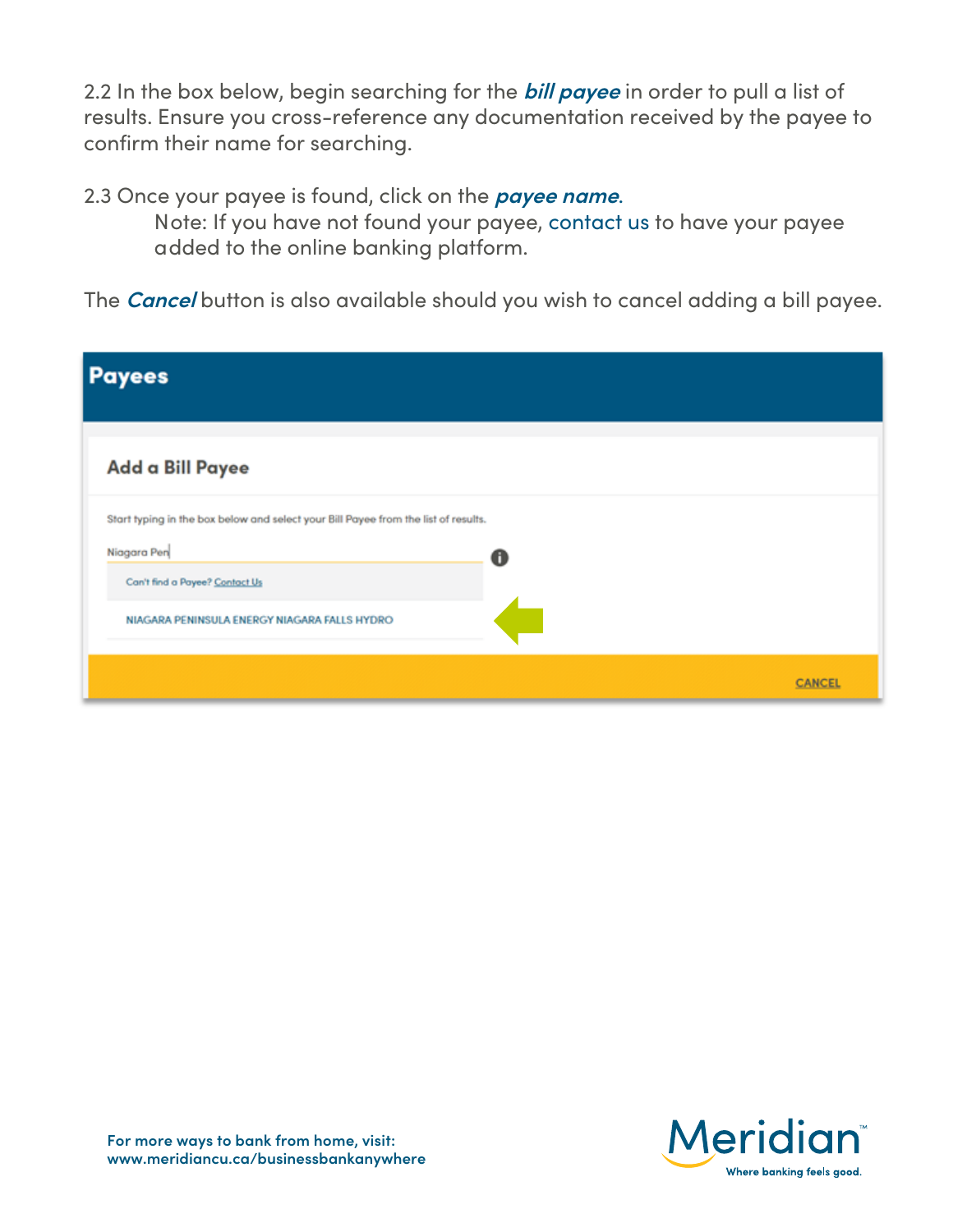2.4 Enter the **account number** provided by your payee in both the Account Number and Confirm Account Number. Ensure to double check that the account number is correctly entered.

When ready, click **Next** to continue.



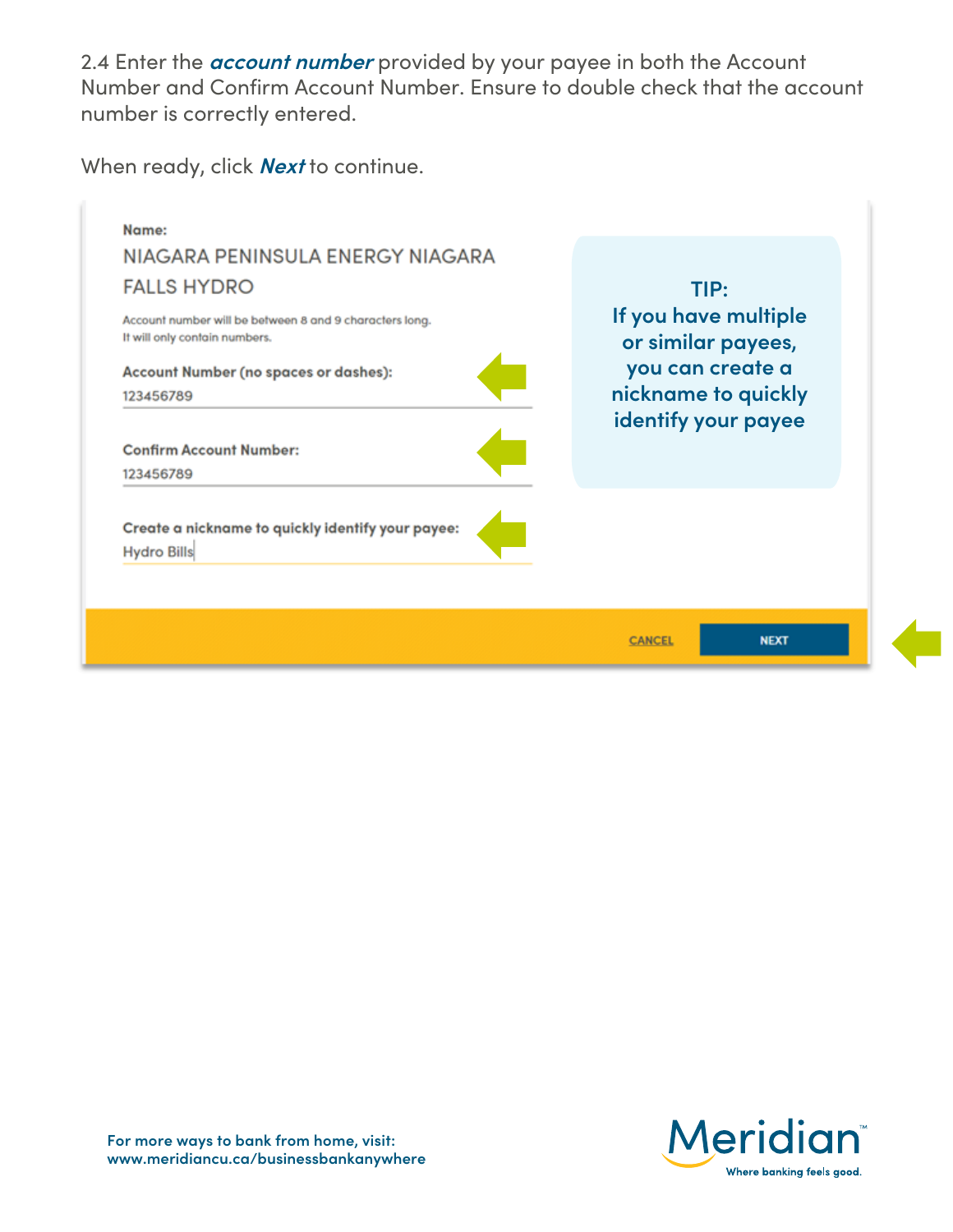2.5 Review your Bill Payee information to confirm that the information entered is correct.

Click on the **Finish** button to complete creating a bill payee.

| <b>Payees</b>                                                                                                                                                                                                                                                                 |               |               |
|-------------------------------------------------------------------------------------------------------------------------------------------------------------------------------------------------------------------------------------------------------------------------------|---------------|---------------|
| <b>Review your Bill Payee</b>                                                                                                                                                                                                                                                 |               |               |
| $\mathbb{Z}$ EDIT<br>Name:<br>NIAGARA PENINSULA ENERGY NIAGARA<br><b>FALLS HYDRO</b><br><b>Account Number:</b><br>123456789<br>Nickname:<br><b>Hydro Bills</b><br>Note: You'll receive a notification (via your alert preferences) when a bill<br>payee is added or modified. |               |               |
|                                                                                                                                                                                                                                                                               | <b>CANCEL</b> | <b>FINISH</b> |

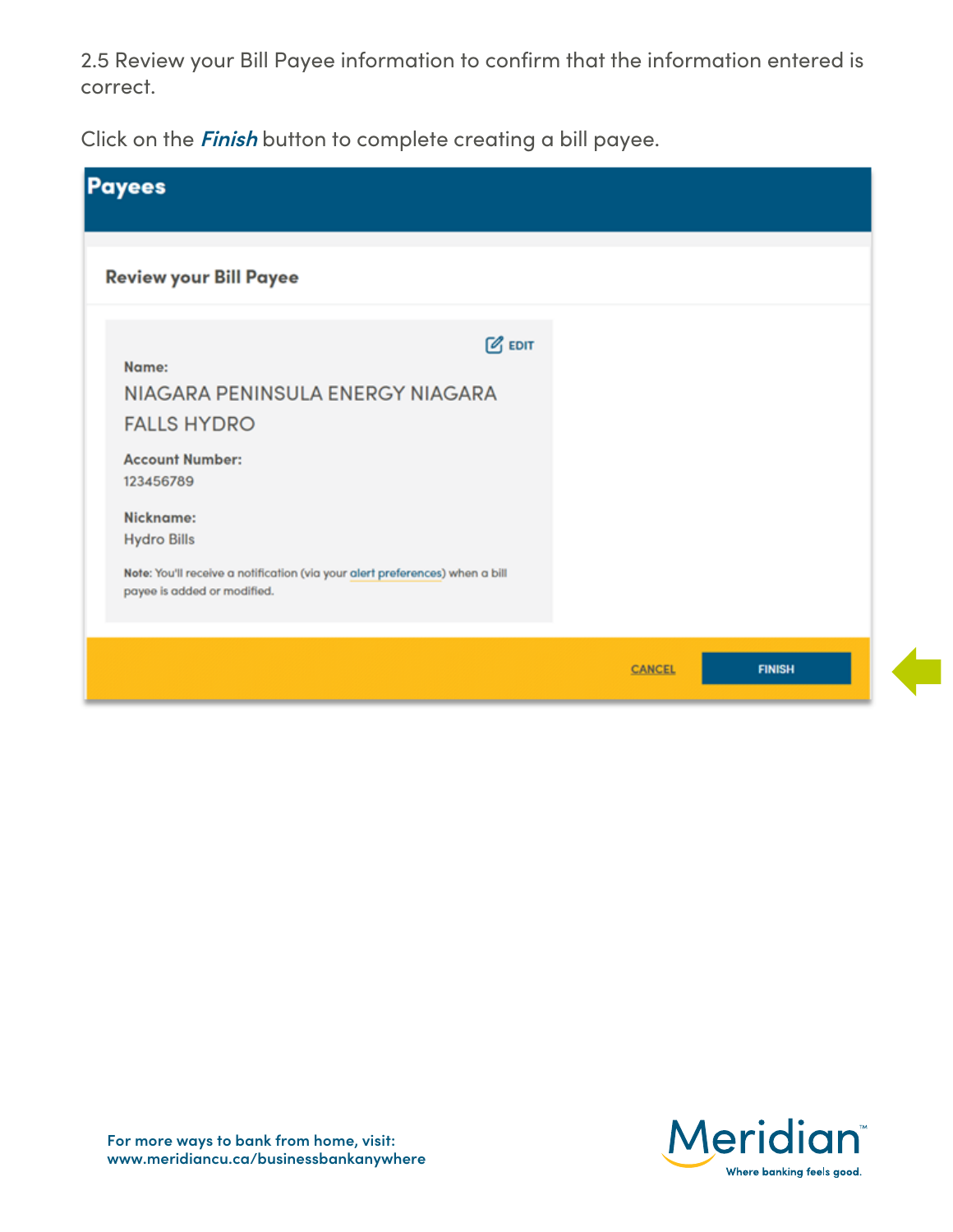2.6 A confirmation message will display to confirm that the payee has been added to your online banking. The payee's information will display in the **Manage Bill Payees** section that will appear.

To add another payee, click on the **Add Payee** button.

To edit the account number or nickname, click on the **Edit** button.

To delete the payee, click on the **Delete** button.

| <b>Payees</b>                                          |                       |                    |             |                    |
|--------------------------------------------------------|-----------------------|--------------------|-------------|--------------------|
| Success! Your payee has been added.                    |                       |                    |             |                    |
| <b>Manage Bill Payees</b>                              |                       |                    |             | <b>O</b> ADD PAYEE |
| <b>PAYEE</b>                                           | <b>ACCOUNT NUMBER</b> | <b>NICKNAME</b>    | <b>EDIT</b> | <b>DELETE</b>      |
| NIAGARA PENINSULA ENERGY NIAGARA FALLS<br><b>HYDRO</b> | 123456789             | <b>Hydro Bills</b> | ఆ           | $\infty$           |

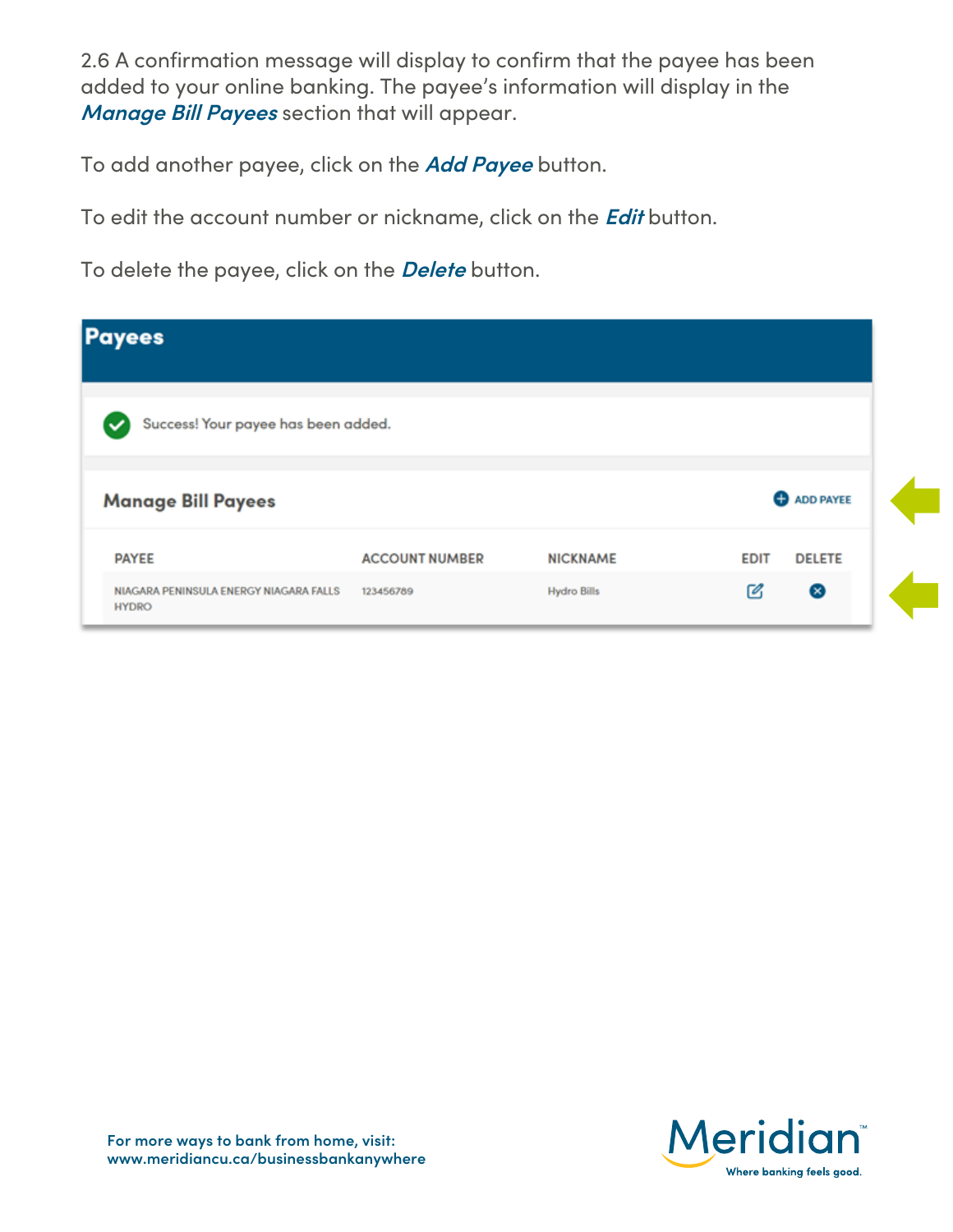#### **Step 3: Make a Payment**

3.1 Navigate to the **Pay Bills** tab.

Select which account you would like to use as the **default account** to pay bills. By default, the first chequing account opened will be displayed in this field and can be changed at any time.

Click on the **payee name** that will receive funds.

| <b>Bill Payments</b>                                                                                                                                                                 |                     |               |                  |  |  |  |  |
|--------------------------------------------------------------------------------------------------------------------------------------------------------------------------------------|---------------------|---------------|------------------|--|--|--|--|
| Pay bills, and get organized with scheduled payments. You can manage and add payees here too.<br><b>PAY BILLS</b><br><b>SCHEDULED PAYMENTS</b>                                       | <b>TAX PAYMENTS</b> |               |                  |  |  |  |  |
| <b>Pay Bills</b>                                                                                                                                                                     |                     | MANAGE PAYEES | <b>ADD PAYEE</b> |  |  |  |  |
| To pay a bill, simply click on a payee below to get started. Paying multiple bills has never been easier.<br><b>Select Default Account</b><br>Day to Day Business Expenses \$2000.00 |                     |               |                  |  |  |  |  |
| <b>Hydro Bills</b><br>123456789                                                                                                                                                      |                     |               |                  |  |  |  |  |

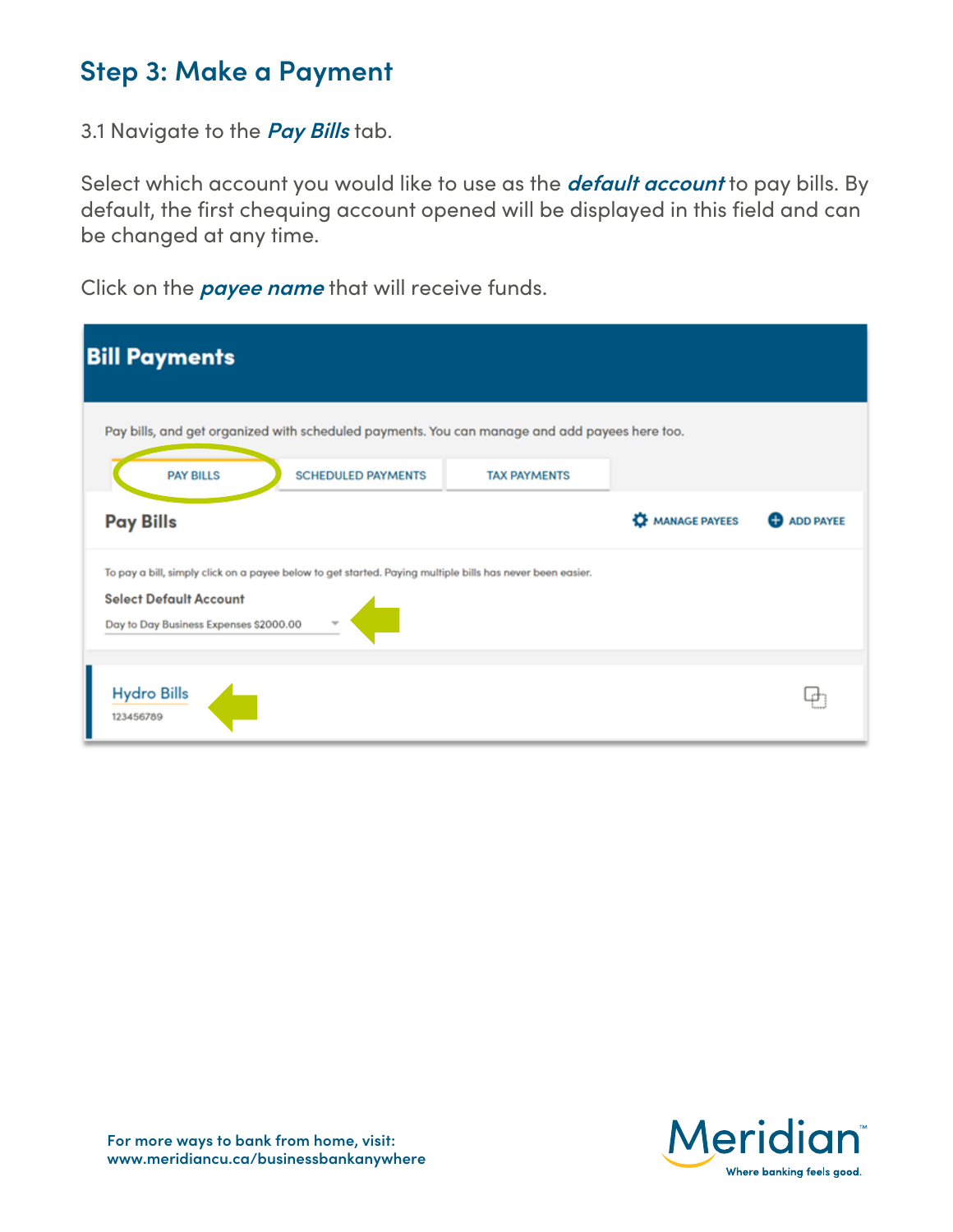- 3.2 Under the payee name, additional fields will appear.
- Select an account that the funds will be drawn from in the **From Account** field. Note: By default this field will display the account chosen in the previous step.

Enter the amount you wish you pay into the **Amount** field.

Select a **Payment Date**. By default this will be set to today's date.

If needed, you can also enter a memo note into the **Memo** field for future reference.

Then click the **Next** button to continue.

| <b>Bill Payments</b>                                                    |                           |                                                                                                           |                                       |                    |  |  |  |
|-------------------------------------------------------------------------|---------------------------|-----------------------------------------------------------------------------------------------------------|---------------------------------------|--------------------|--|--|--|
|                                                                         |                           | Pay bills, and get organized with scheduled payments. You can manage and add payees here too.             |                                       |                    |  |  |  |
| <b>PAY BILLS</b>                                                        | <b>SCHEDULED PAYMENTS</b> | <b>TAX PAYMENTS</b>                                                                                       |                                       |                    |  |  |  |
| <b>Pay Bills</b>                                                        |                           |                                                                                                           | <b>A</b> MANAGE PAYEES                | <b>O</b> ADD PAYEE |  |  |  |
| <b>Select Default Account</b><br>Day to Day Business Expenses \$2000.00 |                           | To pay a bill, simply click on a payee below to get started. Paying multiple bills has never been easier. |                                       |                    |  |  |  |
| <b>Hydro Bills</b><br>123456789                                         |                           | Amount<br>\$30.00                                                                                         | Memo<br>Optional (30 characters max.) |                    |  |  |  |
| From Account<br>Day to Day Business Expenses \$2000.00                  |                           | <b>Payment Date</b><br>Jul 10, 2020<br>Recurring                                                          |                                       |                    |  |  |  |
| <b>Water Bills</b><br>123456                                            |                           |                                                                                                           |                                       | G)                 |  |  |  |
|                                                                         |                           |                                                                                                           | 1 PAYMENT TODAY \$30.00               | <b>NEXT</b>        |  |  |  |



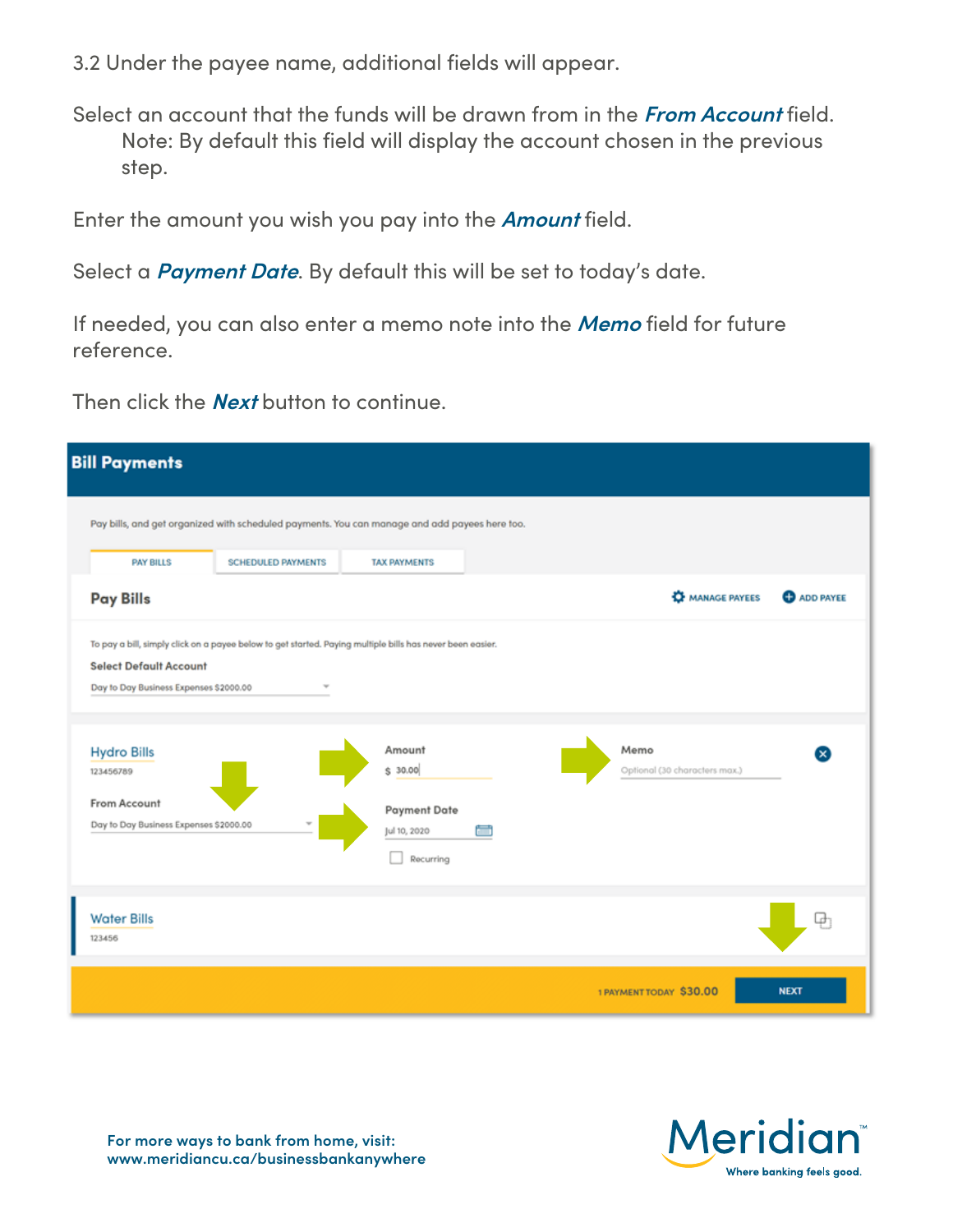Note: Recurring payments can be setup for a payee using the **Recurring checkbox** under the **Payment Date** field. By selecting this checkbox, you can setup the frequency of payments as well as when the recurring payments start and expire.

| <b>Select Default Account</b>               |                                 |   |
|---------------------------------------------|---------------------------------|---|
| Day to Day Business Expenses \$2000.00      | w                               |   |
|                                             |                                 |   |
| <b>Hydro Bills</b>                          | Amount                          | ⊗ |
| 123456789                                   | \$ 30.00                        |   |
| From Account                                |                                 |   |
| Day to Day Business Expenses \$2000.00<br>v | <b>Payment Date</b><br>Date     |   |
|                                             | Recurring every 1 Months *<br>๔ |   |
|                                             | ٣<br>Starting On: Jul 11, 2020  |   |
|                                             | Expires: O After # Payments     |   |
|                                             | O<br>On Jul 17, 2020<br>Ο       |   |
|                                             | Until I Cancel                  |   |
|                                             |                                 |   |

3.3 Review the payment information before submitting to confirm all information entered is correct.

When ready, click on the **Submit** button to send a payment to your payee.

| <b>To Payee</b>                 | Amount                                                                                                                                                                                                                                                                                                        | $\mathcal{C}_1$ EDIT | <b>8</b> DELETE |
|---------------------------------|---------------------------------------------------------------------------------------------------------------------------------------------------------------------------------------------------------------------------------------------------------------------------------------------------------------|----------------------|-----------------|
| <b>Hydro Bills</b><br>123456789 | \$30.00                                                                                                                                                                                                                                                                                                       |                      |                 |
| <b>From Account</b>             | <b>Payment Date</b>                                                                                                                                                                                                                                                                                           |                      |                 |
| Day to Day Business Expenses    | Jul 10, 2020                                                                                                                                                                                                                                                                                                  |                      |                 |
|                                 | (I) Bill payments submitted are debited and dated immediately and will be sent from Meridian to your payee at 9PM EST each business day. Any bill payments<br>received after 9PM EST will be sent the next business day. The time it takes for your bill payments to be processed is dependent on your payee. |                      |                 |

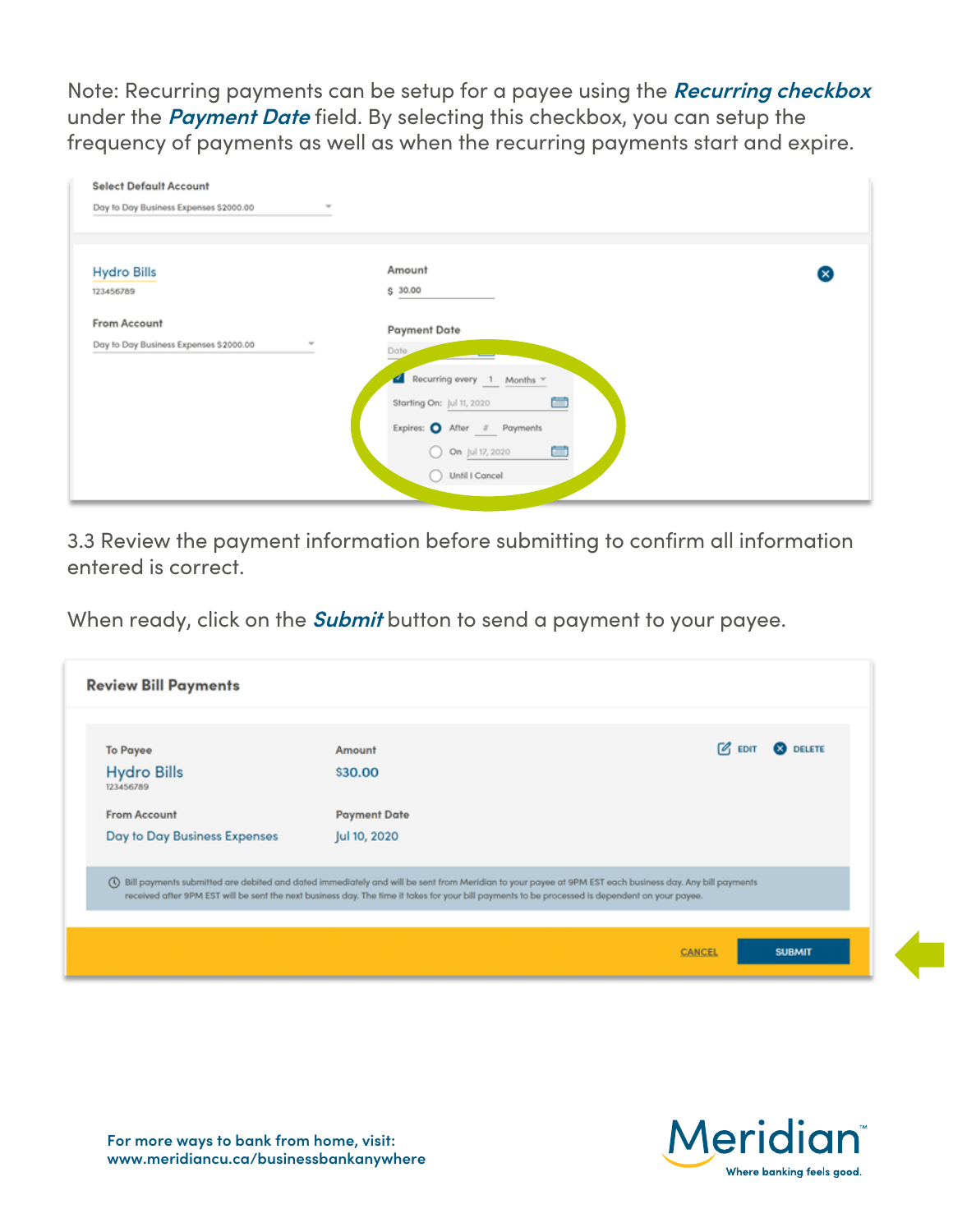### **Step 4: Manage scheduled and future-dated bill payments.**

To manage your scheduled and future bill payments, click the Scheduled Payments tab under the **Bill Payments** section.

| <b>Meridian</b>           |                                                                                         | Accounts                            | <b>Bill Payments</b> | <b>Transfers</b> | <b>Alerts</b> | <b>Manage Users</b> |
|---------------------------|-----------------------------------------------------------------------------------------|-------------------------------------|----------------------|------------------|---------------|---------------------|
| <b>Scheduled Payments</b> |                                                                                         |                                     |                      |                  |               |                     |
|                           | Review your scheduled payments here. You can edit or delete upcoming payments here too. |                                     |                      |                  |               |                     |
| <b>PAY BILLS</b>          | <b>SCHEDULED PAYMENTS</b>                                                               | <b>TAX PAYMENTS</b>                 |                      |                  |               |                     |
| <b>Scheduled Payments</b> |                                                                                         |                                     |                      |                  |               |                     |
| <b>DATE</b>               | <b>FROM ACCOUNT</b>                                                                     | <b>TO PAYEE</b>                     |                      | <b>AMOUNT</b>    |               | <b>DETAILS</b>      |
| Jun 1, 2020               | <b>DAY TO DAY BUSINESS</b><br><b>EXPENSES</b>                                           | <b>NIAGARA HYDRO</b><br>#0000725104 |                      | \$64.25          |               | View                |
| <b>DATE</b>               | <b>FROM ACCOUNT</b>                                                                     | <b>TO PAYEE</b>                     |                      | <b>AMOUNT</b>    |               | <b>DETAILS</b>      |
| Jun 7, 2020               | Day to Day Business<br>Expenses                                                         | <b>NIAGARA HYDRO</b><br>#0000725104 |                      | \$64.25          |               | Hide                |
|                           | <b>Payment Details</b>                                                                  |                                     |                      |                  |               |                     |
| Frequency                 | <b>Expires</b>                                                                          |                                     | Edit                 | <b>Delete</b>    |               |                     |
| Recurs every month        |                                                                                         | Expires on Jul 07, 2020             | ☑                    | $\mathbf x$      |               |                     |

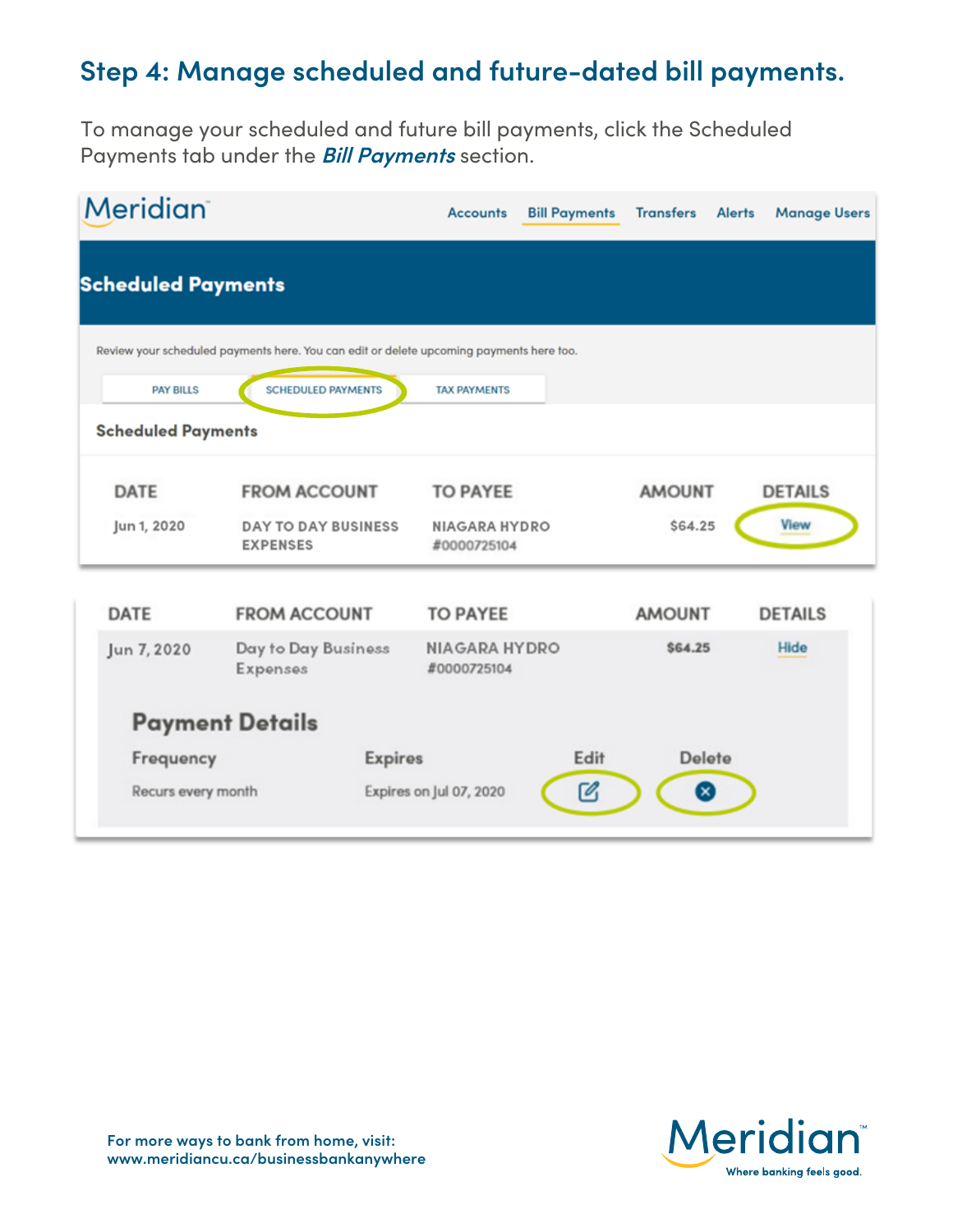## **Manage Payee(s) Step 1: Go to the Bill Payments tab**

Navigate to the **Bill Payments** tab



### **Step 2: Update Payee(s)**

2.1 You will be brought to the **Pay Bills** tab.

Select the **Manage Payee** link to access a list of your payees.

| <b>Bill Payments</b>                                                                                                                                                                 |                           |                     |               |                    |
|--------------------------------------------------------------------------------------------------------------------------------------------------------------------------------------|---------------------------|---------------------|---------------|--------------------|
| Pay bills, and get organized with scheduled payments. You can manage and add payees here too.                                                                                        |                           |                     |               |                    |
| <b>PAY BILLS</b>                                                                                                                                                                     | <b>SCHEDULED PAYMENTS</b> | <b>TAX PAYMENTS</b> |               |                    |
| <b>Pay Bills</b>                                                                                                                                                                     |                           |                     | MANAGE PAYEES | <b>O</b> ADD PAYEE |
| To pay a bill, simply click on a payee below to get started. Paying multiple bills has never been easier.<br><b>Select Default Account</b><br>Day to Day Business Expenses \$2000.00 | $\overline{\phantom{a}}$  |                     |               |                    |
| <b>Hydro Bills</b><br>123456789                                                                                                                                                      |                           |                     |               |                    |

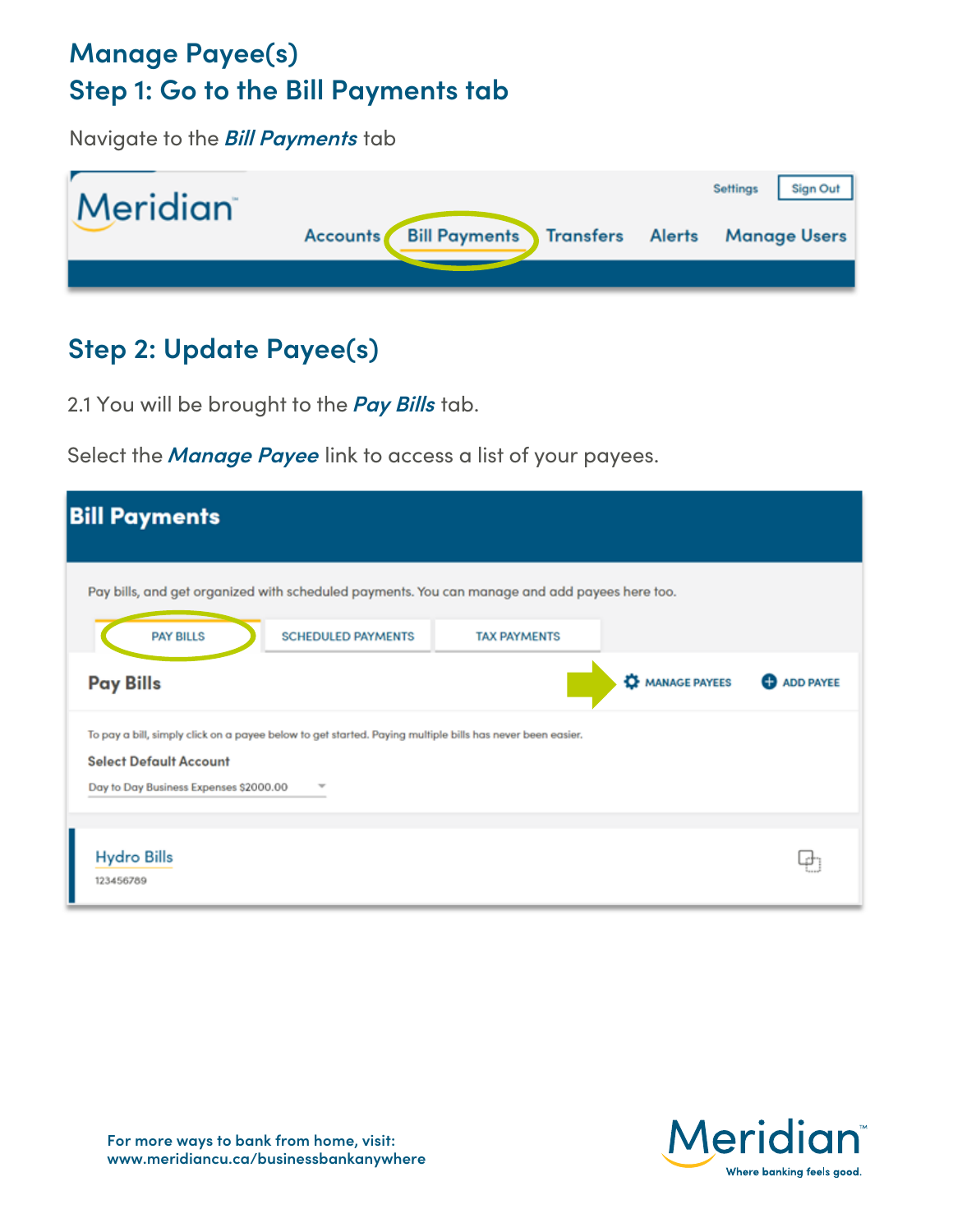2.2 A list of your payees will display. There are three options for managing payees:

- A. Adding a Payee: Click on the **Add Payee** button.
- B. Edit Payee Information: Click on the **Edit** button.
- C. Delete a Payee: Click on the **Delete** button.

| <b>Payees</b>                                |                       |                    |               |                    |
|----------------------------------------------|-----------------------|--------------------|---------------|--------------------|
| <b>Manage Bill Payees</b>                    |                       |                    |               | <b>O</b> ADD PAYEE |
| <b>PAYEE</b>                                 | <b>ACCOUNT NUMBER</b> | <b>NICKNAME</b>    | <b>EDIT</b>   | <b>DELETE</b>      |
| NIAGARA PENINSULA ENERGY NIAGARA FALLS HYDRO | 123456789             | <b>Hydro Bills</b> | $\mathcal{O}$ | ⊗                  |
|                                              | 123456                | <b>Water Bills</b> | $\mathcal{O}$ | ⊗                  |

#### A. **Adding a Payee:**

After clicking on the **Add Payee** button, follow **Step 2** in the **Create a Payee** process to add another payee.

| <b>Payees</b>                                                                                                                       |   |  |  |
|-------------------------------------------------------------------------------------------------------------------------------------|---|--|--|
| Add a Bill Payee                                                                                                                    |   |  |  |
| Start typing in the box below and select your Bill Payee from the list of results.<br>Niagara Pen<br>Can't find a Payee? Contact Us | 0 |  |  |
| NIAGARA PENINSULA ENERGY NIAGARA FALLS HYDRO                                                                                        |   |  |  |

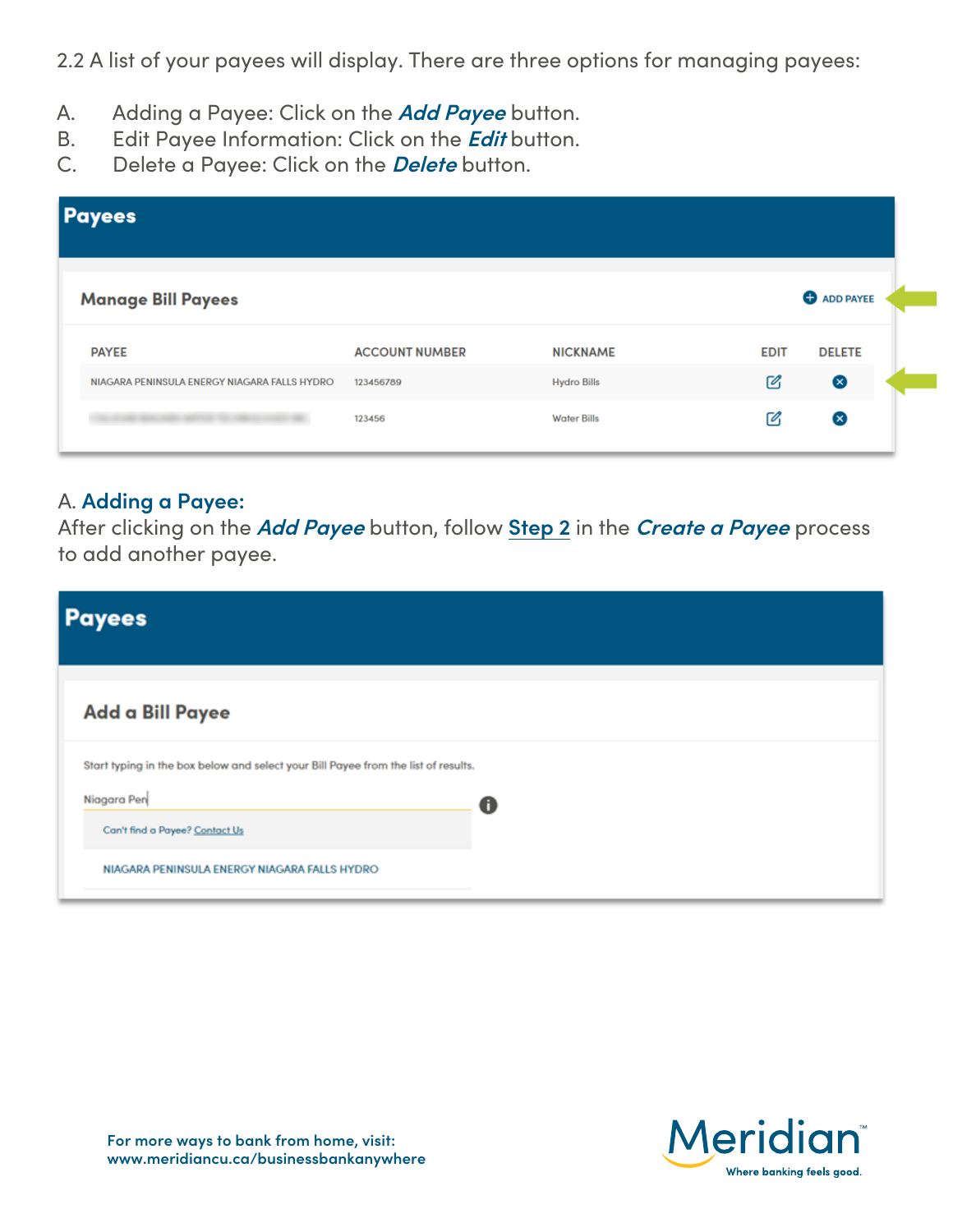#### B. **Edit a Payee:**

After clicking on the **Edit** button, an **Edit Bill Payee** page will appear and the account number and nickname fields become available to update. Update applicable field(s) and click on the **Next** button.

| <b>Edit Bill Payee</b>                                  |                              |  |
|---------------------------------------------------------|------------------------------|--|
| Name:                                                   |                              |  |
| NIAGARA PENINSULA ENERGY NIAGARA                        |                              |  |
|                                                         |                              |  |
| <b>FALLS HYDRO</b>                                      |                              |  |
| Account number will be between 8 and 9 characters long. |                              |  |
| It will only contain numbers.                           |                              |  |
| Account Number (no spaces or dashes):                   |                              |  |
| 123456789                                               |                              |  |
|                                                         |                              |  |
| <b>Confirm Account Number:</b>                          |                              |  |
| 123456789                                               |                              |  |
|                                                         |                              |  |
| Create a nickname to quickly identify your payee: «     |                              |  |
| <b>Hydro Bills</b>                                      |                              |  |
|                                                         |                              |  |
|                                                         |                              |  |
|                                                         | <b>NEXT</b><br><b>CANCEL</b> |  |

Review the information entered and click on the Finish button to accept the changes.

| For more ways to bank from home, visit:                                                                                                       | <b>Meridian</b> ®              |
|-----------------------------------------------------------------------------------------------------------------------------------------------|--------------------------------|
|                                                                                                                                               | <b>FINISH</b><br><b>CANCEL</b> |
| Nickname:<br><b>Hydro Bill</b><br>Note: You'll receive a notification (via your alert preferences) when a bill<br>payee is added or modified. |                                |
| <b>Account Number:</b><br>123456789                                                                                                           |                                |
| $\mathcal{C}$ EDIT<br>Name:<br>NIAGARA PENINSULA ENERGY NIAGARA<br><b>FALLS HYDRO</b>                                                         |                                |
| <b>Review your Bill Payee</b>                                                                                                                 |                                |

Where banking feels good.

**For more ways to bank from home, visit: www.meridiancu.ca/businessbankanywhere**